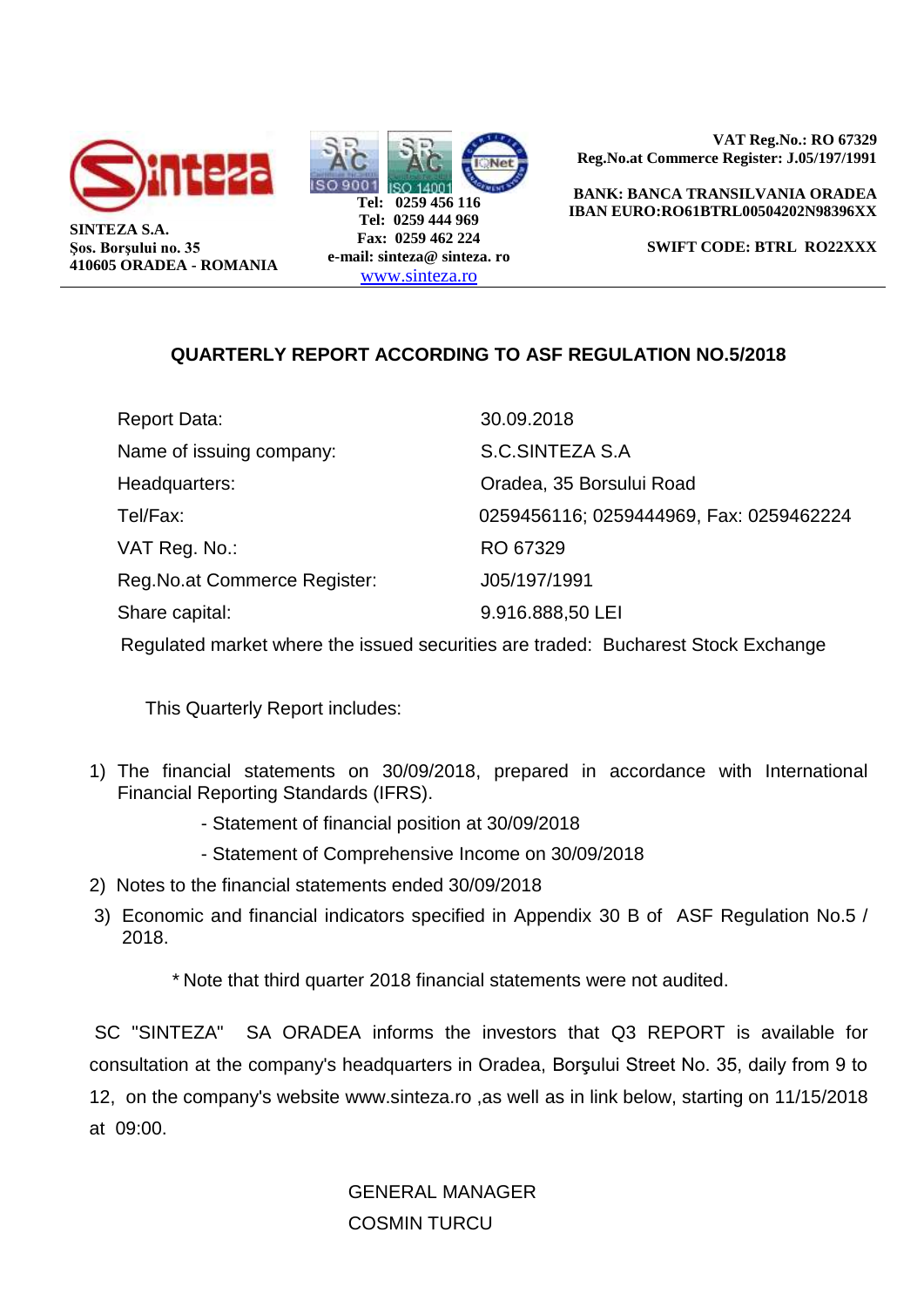## **1. Financial statements at 30.09.2018:**

## **Individual Financial Statements 30.09.2018**

|                                           | <b>INDIVIDUAL</b> |              | <b>CONSOLIDATED</b> |              |
|-------------------------------------------|-------------------|--------------|---------------------|--------------|
| <b>Indicator</b>                          | 31.12.2017        | 30.09.2018   | 31.12.2017          | 30.09.2018   |
| Tangible assets                           |                   |              |                     |              |
| Land and land improvements                | 13.971.880        | 13.510.050   | 13.971.880          | 13.510.050   |
| <b>Building</b>                           | 15.495.896        | 14.273.793   | 15.495.896          | 14.273.793   |
| Technical installations and means of      |                   |              |                     |              |
| transport                                 | 14.573.186        | 14.326.681   | 14.702.368          | 14.280.091   |
| Furniture, office equipment               | 16.610            | 18.693       | 16.610              | 18.693       |
|                                           |                   |              |                     |              |
| Tangible assets under construction        | 6.595.283         | 5.372.357    | 6.228.499           | 5.372.357    |
| Advances for property and equipment       | 0                 | 110.827      | 0                   | 110.827      |
| Intangible assets                         |                   |              |                     |              |
| Development expenses                      |                   |              |                     |              |
| Concessions, patents, licenses,           |                   |              |                     |              |
| trademarks, similar rights and assets and |                   |              |                     |              |
| other intangibles                         | 553.146           | 510.127      | 553.146             | 510.127      |
| <b>Financial assets</b>                   |                   |              |                     |              |
| Shares in subsidiaries and other long     |                   |              |                     |              |
| term investments                          | 26.444            | 26.984       | 29.238              | 29.884       |
| <b>Total Fixed assets</b>                 | 51.232.445        | 48.149.512   | 50.997.637          | 48.105.822   |
| <b>Current assets</b>                     |                   |              |                     |              |
| <b>Stocks</b>                             | 3.732.108         | 2.945.088    | 4.005.010           | 2.952.150    |
| Trade receivables and other receivables   | 4.511.264         | 4.196.397    | 3.150.254           | 2.416.101    |
| Prepaid expenses                          | 343.402           | 439.041      | 343.402             | 439.041      |
| Cash and cash equivalents                 | 251.264           | 359.551      | 252.048             | 363.409      |
| Assets classified as held for sale        | 4.164.340         | 4.150.012    | 4.164.340           | 4.150.012    |
| <b>Total Current assets</b>               | 13.002.378        | 12.090.089   | 11.915.054          | 10.320.713   |
| <b>Total Assets</b>                       | 64.234.823        | 60.239.601   | 62.912.691          | 58.426.535   |
| Equity                                    |                   |              |                     |              |
| Capital                                   | 9.916.889         | 9.916.889    | 9.916.889           | 9.916.889    |
| Share premium                             |                   |              |                     |              |
| Reserves                                  | 30.622.043        | 29.636.683   | 32.061.281          | 31.075.921   |
| Result for the year                       | $-5.595.140$      | $-1.466.453$ | $-6.015.232$        | $-2.132.394$ |
| Earnings                                  | 11.864.110        | 7.479.852    | 9.514.485           | 5.077.025    |
| Other components of equity                | $-540$            | $-540$       | $-540$              | $-540$       |
| Minority interest                         | $\Omega$          | $\Omega$     | $-2.270$            | $-3.737$     |
| <b>Total Equity</b>                       | 46.807.362        | 45.566.431   | 45.474.613          | 43.933.164   |
| Long term liabilities                     | $\overline{0}$    |              |                     |              |
| Long term loans and other liabilities     | 1.037.734         | 1.367.176    | 1.037.734           | 1.367.176    |
| Advance recorded revenue                  |                   |              |                     |              |
| Provisions                                |                   |              |                     |              |
| Deferred tax liabilities                  | 4.540.257         | 4.336.861    | 4.540.257           | 4.336.861    |
| <b>Total Long Term Liabilities</b>        | 5.577.991         | 5.704.037    | 5.577.991           | 5.704.037    |
| <b>Current liabilities</b>                |                   |              |                     |              |
| Short term loans                          | 4.991.902         | 3.378.803    | 4.991.902           | 3.378.803    |
| Trade payables and other liabilities,     |                   |              |                     |              |
| including derivatives                     | 6.439.567         | 5.584.103    | 6.441.679           | 5.404.304    |
| Advance recorded revenue                  | 281.102           | 6.227        | 281.102             | 6.227        |
| Provisions                                | 136.899           | 0            | 145.404             | 0            |
| Liabilities classified as held for sale   |                   |              |                     |              |
| <b>Total Current Liabilities</b>          | 11.849.470        | 8.969.133    | 11.860.087          | 8.789.334    |
| <b>Total Liabilities</b>                  | 17.427.461        | 14.673.170   | 17.438.078          | 14.493.371   |
| <b>Total Equity and Liabilities</b>       | 64.234.823        | 60.239.601   | 62.912.691          | 58.426.535   |

COSMIN TURCU CORINA ILIES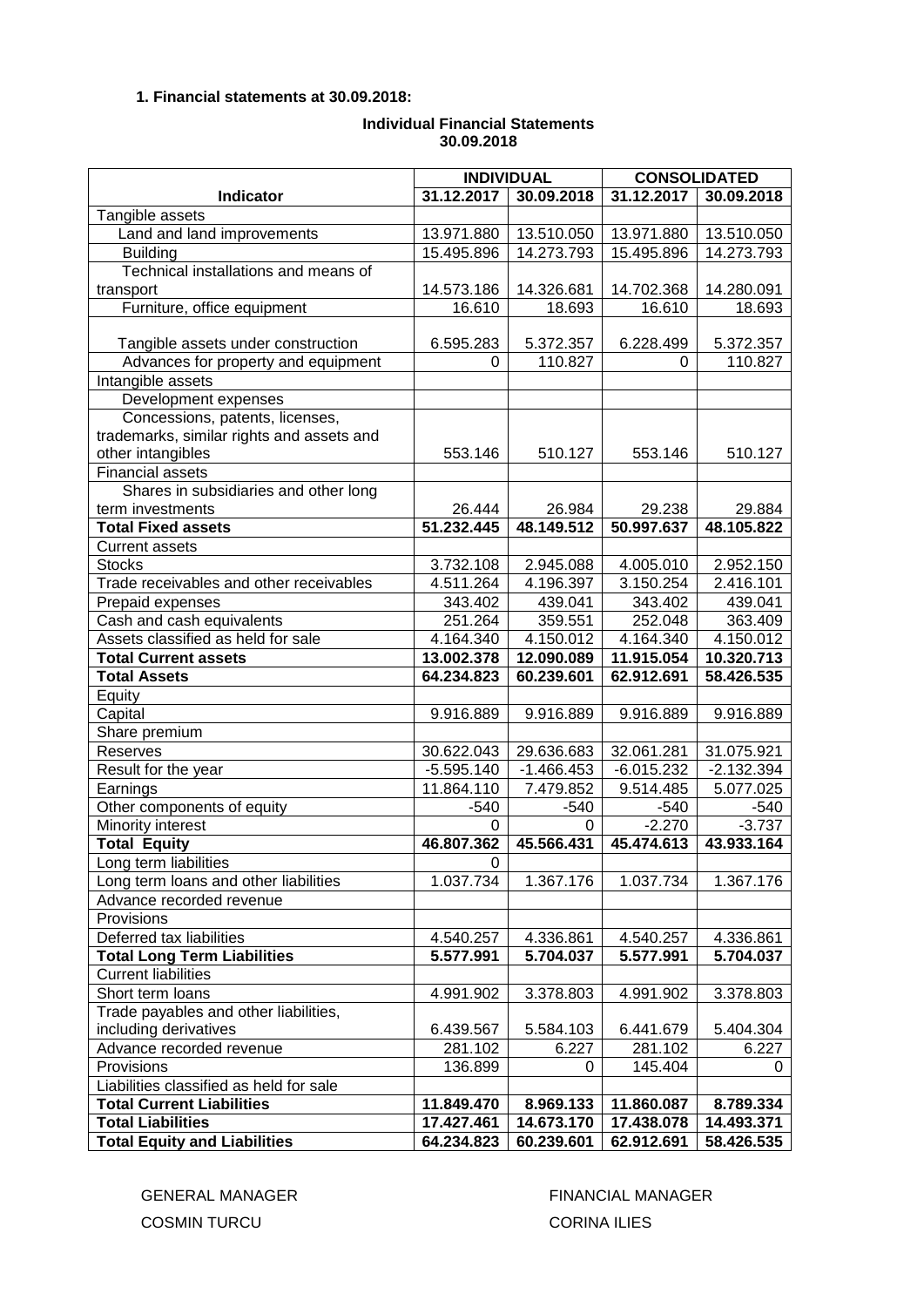# **Statement of comprehensive income, individual and consolidated 30.09.2018**

|                                               | <b>INDIVIDUAL</b> |              | <b>CONSOLIDATED</b> |              |
|-----------------------------------------------|-------------------|--------------|---------------------|--------------|
| <b>INDICATOR</b>                              | 30.09.2017        | 30.09.2018   | 30.09.2017          | 30.09.2018   |
| Continue activities                           |                   |              |                     |              |
| Revenue                                       | 19.339.543        | 20.629.322   | 18.934.543          | 20.330.816   |
| Other incomes                                 | 84.293            | 3.210.000    | 84.293              | 3.210.261    |
| Stock variations                              | $-242.756$        | -888.786     | $-242.756$          | -888.786     |
| <b>Total operating income</b>                 | 19.181.080        | 22.950.536   | 18.776.080          | 22.652.291   |
|                                               |                   |              |                     |              |
| Expenditure on stocks                         | 11.379.147        | 12.491.860   | 11.463.919          | 12.763.495   |
| Expenditure on utilities                      | 2.088.826         | 2.366.476    | 2.088.826           | 2.366.476    |
| Employee benefits expense                     | 2.784.243         | 3.089.076    | 3.168.076           | 3.374.882    |
| Depreciation and amortization of fixed assets | 1.667.510         | 1.743.278    | 1.681.351           | 1.755.581    |
| Wins / losses on disposal of property         | 75.183            | 1.976.152    | 75.183              | 1.976.152    |
| Adjustment of current assets                  | 0                 | 0            | 0                   | 84.823       |
| Provisions                                    |                   |              |                     |              |
| Other expenses                                | 2.859.713         | 2.400.608    | 2.270.290           | 2.113.468    |
| <b>Total operating expenses</b>               | 20.854.622        | 24.067.450   | 20.747.645          | 24.434.877   |
|                                               |                   |              |                     |              |
| <b>Result of operational activity</b>         | $-1.673.542$      | $-1.116.914$ | $-1.971.565$        | $-1.782.586$ |
| Financial income                              | 265.522           | 185.602      | 265.522             | 185.602      |
| <b>Financial expenses</b>                     | 454.128           | 513.015      | 454.128             | 513.015      |
| <b>Net Financial Result</b>                   | $-188.606$        | $-327.413$   | $-188.606$          | $-327.413$   |
|                                               |                   |              |                     |              |
| <b>Result before tax</b>                      | $-1.862.148$      | $-1.444.327$ | $-2.160.171$        | $-2.109.999$ |
|                                               |                   |              |                     |              |
| Current income tax expense                    |                   |              |                     |              |
| Deferred income tax expense                   | 0                 | 22.126       | 0                   | 23.862       |
| Income from deferred taxes                    |                   |              |                     |              |
| The result from continuing activities         | $-1.862.148$      | $-1.466.453$ | $-2.160.171$        | $-2.133.861$ |
| Minority interest                             |                   |              |                     | 1.467        |
| Total comprehensive income for the period     | $-1.862.148$      | $-1.466.453$ | $-2.160.171$        | $-2.132.394$ |

COSMIN TURCU CORINA ILIES

GENERAL MANAGER FINANCIAL MANAGER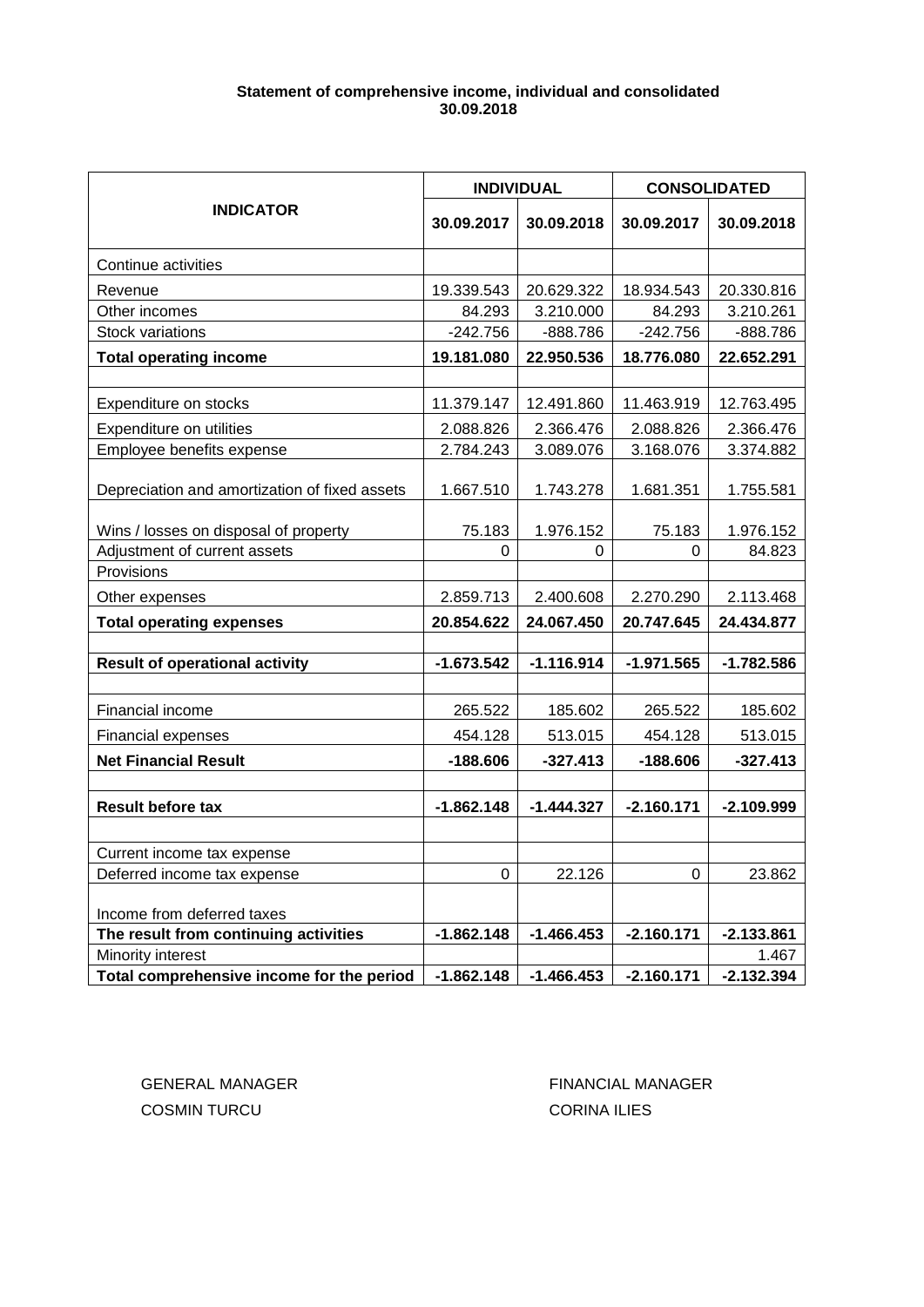## **2**. **Notes to the financial statements ended 30/09/2018**

The entity reported:

SC SINTEZA S.A. it is headquartered Oradea, Borsului Road No.35, Registration No. J 05/197/1991 T. It is a joint stock company and operates in Romania in accordance with Law No.31 / 1990 on commercial companies.

The activity of the Company is based on the production and marketing of basic organic chemical products - CAEN code 2014.

The Company's shares are listed on the Bucharest Stock Exchange, Standard category , with the indicative STZ.

On this, the company is owned by the following shareholders:

| Crt. | Name                                        | Percentage owned |  |
|------|---------------------------------------------|------------------|--|
| lss. |                                             |                  |  |
|      | F.I.I. BT Invest 1 administered by BT Asset | 51,8898          |  |
|      | Management S.A.                             |                  |  |
|      | <b>Tincau Tibor</b>                         | 28,1346          |  |
| 3    | Other shareholders                          | 19,9756          |  |
|      | Гоtal                                       | 100,00           |  |

Evidence shares and shareholders is held according to the law, by SC Depozitarul Central S.A. Bucharest

## **Presentation of Financial Statements**

The individual financial statements are presented in accordance with International Financial Reporting Standards requirements (IFRS).

## **Functional and presentation currency**

The functional currency is the leu chosen. The financial statements are presented in RON.

## **Significant accounting policies**

The Company organizes and manages financial accounting, according to the Accounting Law no. 82/1991, with subsequent amendments and IFRS

Financial accounting provides a chronological and systematic recording, processing, publish and maintain information about the financial position, financial performance and other information related to the work.

#### **Transactions in foreign currencies**

Operations in foreign currency are recorded in RON at the exchange rate on the date of the transaction. At the end of each month, the liabilities in foreign currency are valued at the exchange rate of the currency market, announced by the National Bank of Romania in the last working day of the month in question.

#### **Financial instruments**

The company owns the non-derivative financial assets: trade receivables, cash and cash equivalents.

## **Tangible assets**

Tangible assets are assets that:

 $\Box$  are held by a company for use in the production of goods or services, for rental to others or for administrative purposes; and

 $\Box$  are used over a period longer than one year.

Production cost includes direct costs related to the production assets such as direct materials, energy consumption for technological purposes, the costs of salaries, contributions and other legal related expenses, arising directly from the construction of property and equipment, costs of site preparation costs initial delivery and handling, installation and assembly costs, testing costs for the proper functioning of the asset, professional fees and fees paid in connection with the asset, the cost of designing products and obtain necessary permits;

Subsequent expenditure on a tangible asset is recognized:

 $\Box$  as an expense in the period in which they were incurred if they are considered repairs or purpose of these expenditures is to ensure continued use of the asset while maintaining the original technical parameters; or

 $\Box$  as part of the asset, as subsequent expenses, if the conditions to be considered investments on fixed assets.

Depreciation of tangible assets is calculated starting with next month commissioning and until full recovery of their input.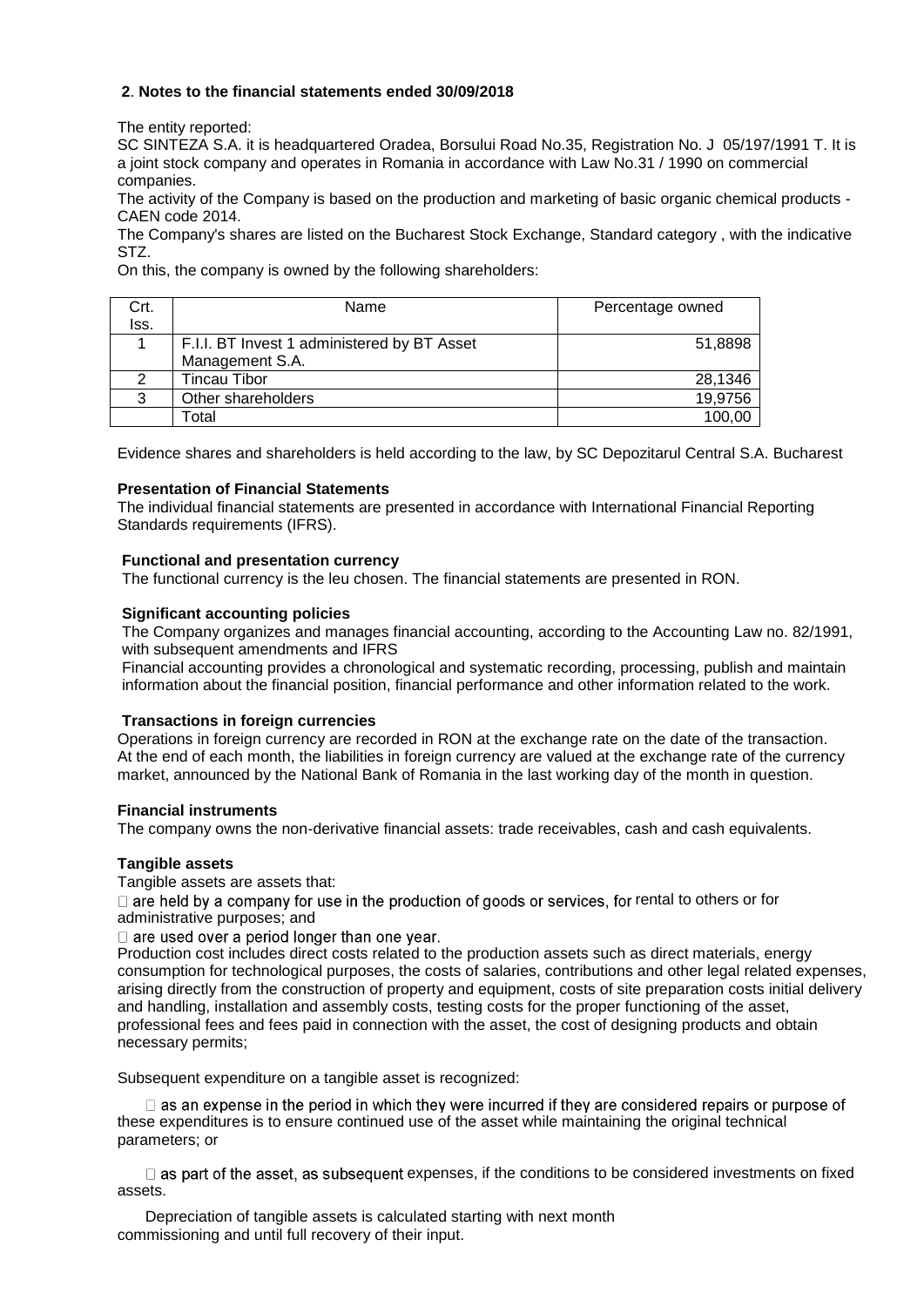The Company calculated and accounted for depreciation of tangible leased, rented or management location. Land is not depreciated.

## **Intangible assets:**

Within intangible assets include:

- $\Box$  up costs;
- □ development costs;

 $\Box$  concessions, patents, licenses, trademarks, rights and similar assets, except those created by society;

- $\Box$  goodwill;
- $\Box$  other intangible assets;

 $\Box$  advance payments for intangible assets:

 $\Box$  intangible assets in progress.

Amortization of intangible assets is allocated on a systematic basis over the best estimate of its useful life. The method of amortization of intangible assets is a straight.

## **Items of stocks**

Registration in inventory accounting entry shall be made after the transfer of risks and rewards. Trade discounts granted by the supplier and included in the purchase invoice reduces the acquisition cost of goods.

In determining the cost of production using standard cost method, taking into account normal levels of materials and supplies, labor, efficiency and production capacity.

The levels considered normal consumption of material shall be reviewed within 12 months.

## **Revenue**

Revenue represents increases in economic benefits, incurred during the year, which generated an increase in equity in forms other than those expressing consideration enterprise's new owners.

Revenues are recognized on an accrual basis.

#### **Expenditure**

Company expenses are amounts paid or payable.

Accounting expenses take the kinds of expenses as follows:

Synthetic spending accounts covering multiple items with different tax deductibility regime develops analytical, analytical so that each reflect specific content.

## **Debts of company**

Debts evidenced by accounting company on behalf of third-party accounts. Accounting suppliers and other liabilities take into categories and each person or entity.

Personal rights shall be accounted for retaining contributions

Income tax payment as a liability should be recognized to the extent unpaid.

Foreign currency debt rating and those with settlement in lei depending on the course of currencies is made at the exchange rate of the National Bank of Romania, valid on the date of each financial year.

## **Commercial and financial discounts**

Trade discounts granted by the supplier and included in the purchase invoice adjusted downwards acquisition cost of goods.

Trade discounts to customers in order to reduce the amount of income adjusted for the transaction.

#### **Contingent assets and liabilities**

Contingent assets and liabilities is presented in the notes if the inflows are likely to arise economic benefits. **Events after the preparation of financial statements**

Events after the balance sheet date are those events, favorable or unfavorable, that occur between the balance sheet date and the date the annual financial statements are authorized for issue. They are presented in the notes when considered significant.

## **Events or uncertainty factors that affect or could affect the company's activity**

Business is affected by the global crisis of credit and liquidity constraints that led to a low level and difficult access to funds on the capital market.

Signaled contraction in the financial market, generated in part by developments in the euro zone lately, could affect the Company's ability to access new loans and refinance those already obtained in terms and conditions related to past transactions.

Also, borrowers Company may be affected by low levels of available liquidity, which could affect their ability to repay debt when due, which will have an impact on the ability to forecast cash flows.

The Company can not predict all the events that would impact on the financial sector and any effects that would interfere with the financial statements.

The Company can not estimate the effects on the financial statements of future decreases liquidity in the financial market, the devaluation of financial assets or credit market contraction or increasing currency volatility.